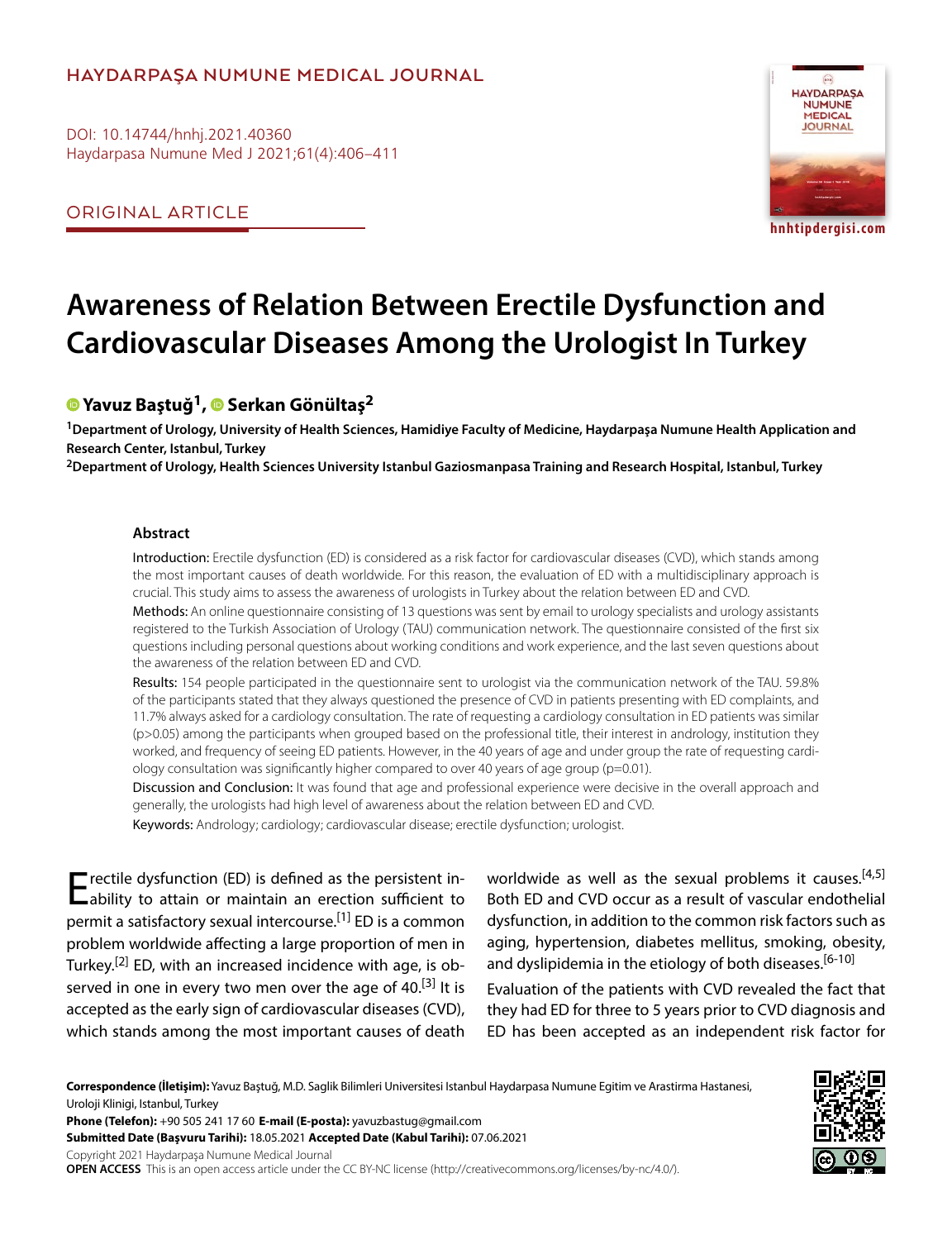$CVD.$ <sup>[11,12]</sup> In addition, it has been shown that phosphodiesterase 5 inhibitors (PDE 5 inh), which are in the first step in ED treatment, have recuperative effects on the myocardium and it has been thought that they may affect the prognosis of CVD positively.<sup>[13,14]</sup> For this reason, in every patient with ED complaint, it is very important to keep in mind that ED may be a precursor of CVD and to evaluate with a multidisciplinary approach.

In a recent study in China, the cognitive levels of urologists about the association of ED and CVD were evaluated and the importance of urologists questioning the CVD history in ED management was emphasized.<sup>[15]</sup> However, no study has been conducted on whether urologists in our country consider the CVD coexistence in ED management and their level of awareness on this issue. In this study, we aimed to reveal the level of awareness about CVD relation with ED of urologists in Turkey.

## **Materials and Methods**

Turkish Association of Urology (TAU) communication network is a platform that %80 of urologist in Turkey registered. Besides announcing the activities of the association such as scientific meetings, courses, congresses, symposiums, and social events to its members, it has recently begun to be used as an online platform for comprehensive joint studies such as planning and conducting multi-center research by providing communication between urologists.

In our study, we sent an online questionnaire, consisting of 13 questions, to the urology specialists and urology assistants registered via the TAU communication network. The survey was conducted in Turkish. The first six questions consisted of personal questions containing information about working conditions and work experience, while the last seven consisted of questions about the awareness of the relationship between ED and CVD. There were no exclusion criteria for the participants.

Data analysis was done with IBM SPSS 25 program (IBM Corp. Released 2017. IBM SPSS Statistics for Windows, Version 25.0. Armonk, NY: IBM Corp., Utah, USA). The frequency and percentage values of the variables are given. The relationship between variables was examined using the Chisquare test. p<0.05 was considered statistically significant.

## **Results**

About 20% (154 people) of 770 urology specialists and urology assistants who were sent e-mails through the TAU's network participated in our survey. 48.1% of the participants (74 people) were 40 years old and younger, while 51.9% (80

people) were 41 years old and over. 28.9% of the participants (44 people) were urology residents, 33.8% (52 people) were urologists, 20.8% (32 people) were urology associate professors and 16.9% (26 people) were urology professors. About 76.6% of the participants (118 people) had their residency training in a training and research hospital, whereas 22.1% (34 people) had in a university hospital. Moreover, 59.7% (92 people) of participants were working in a training and research hospital, while 8.2% (28 people) in a university hospital. 36.4% of the participants (56 people) were in the first 5 years of their specialty (Table 1).

About 49.4% of the participants (76 people) stated that they were interested in andrology and 66.2% (102 people) had attended a meeting or congress on andrology at least once in the last 5 years. 28.6% of the participants (44 people) stated that they evaluated patients with ED complaints five or less per week, and 36.4% (56 people) evaluated 6–10 patients per week, 35.1% (54 people) encountered more than 10 patients with ED complaints per week (Table 2).

#### **Table 1.** General aspects of participants

|                              | n             | %    |
|------------------------------|---------------|------|
| Age (Year)                   |               |      |
| 30 and under                 | 46            | 29.9 |
| $31 - 40$                    | 28            | 18.2 |
| $41 - 50$                    | 38            | 24.7 |
| $51 - 60$                    | 29            | 18.8 |
| 61 and over                  | 13            | 8.4  |
| <b>Professional Title</b>    |               |      |
| Professor                    | 26            | 16.9 |
| Associate Professor          | 32            | 20.8 |
| Urologist                    | 52            | 33.8 |
| <b>Urology Resident</b>      | 44            | 28.6 |
| Institution of Expertise     |               |      |
| University Hospital          | 34            | 22.1 |
| Training & Research H        | 118           | 76.6 |
| Other                        | $\mathcal{P}$ | 1.3  |
| <b>Current Institution</b>   |               |      |
| University Hospital          | 28            | 18.2 |
| Training & Research H        | 92            | 59.7 |
| <b>Public Hospital</b>       | 12            | 7.8  |
| Private Hospital             | 22            | 14.3 |
| Duration of Specialty (Year) |               |      |
| $0 - 5$                      | 56            | 36.4 |
| $6 - 10$                     | 22            | 14.3 |
| $11 - 20$                    | 24            | 15.6 |
| 21 and over                  | 52            | 33.8 |
| H: Hospital.                 |               |      |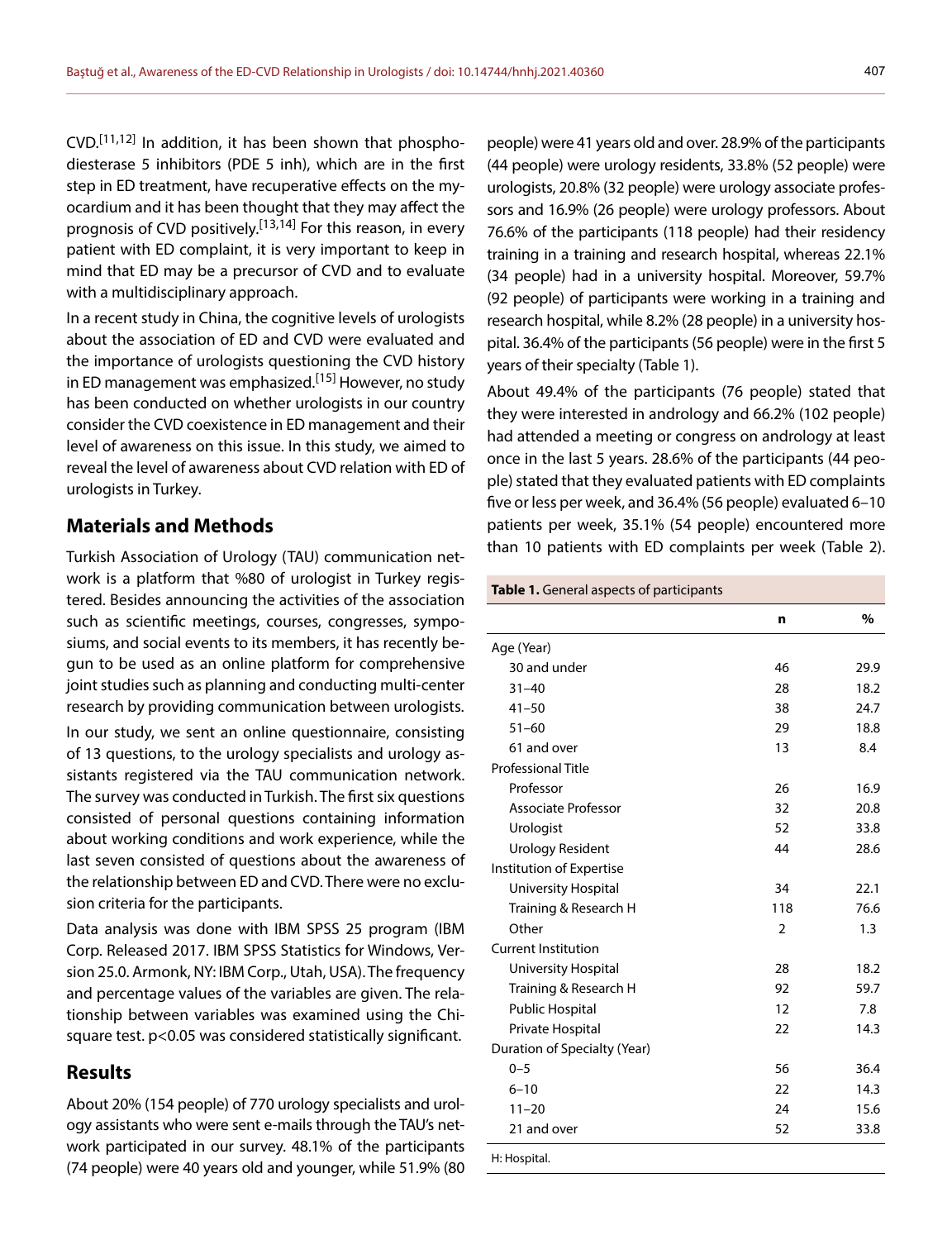**Table 2.** Participants' interest in andrology, the number of evaluated ED patients per week and attendance to andrology congress and meetings and participants' approach to ED-CVD relation and reasons of participants to request a cardiology consultation in ED patients

|                                                                                                              | n   | %    |
|--------------------------------------------------------------------------------------------------------------|-----|------|
| Number of Evaluated ED Patients (x/week)                                                                     |     |      |
| $0 - 5$                                                                                                      | 44  | 28.6 |
| $6 - 10$                                                                                                     | 56  | 36.4 |
| $11 - 20$                                                                                                    | 30  | 19.5 |
| 21 and over                                                                                                  | 24  | 15.6 |
| Interest in Andrology                                                                                        |     |      |
| Yes                                                                                                          | 76  | 49.4 |
| No                                                                                                           | 78  | 50.6 |
| Attendance to Andrology Congress or<br>Meeting in the Last 5 Years                                           |     |      |
| Never                                                                                                        | 52  | 33.8 |
| Only one                                                                                                     | 40  | 26   |
| More than one                                                                                                | 62  | 40.2 |
| Questioning the Association of ED and<br><b>CVD</b> in the Anamnesis                                         |     |      |
| Never                                                                                                        | 2   | 1.3  |
| Sometimes                                                                                                    | 14  | 9.1  |
| Often                                                                                                        | 56  | 29.9 |
| Always                                                                                                       | 92  | 59.7 |
| <b>CVD Evaluation in ED Patient</b>                                                                          |     |      |
| Yes                                                                                                          | 78  | 50.6 |
| No                                                                                                           | 76  | 49.4 |
| Requesting a Cardiology Consultation in<br>an ED Patient                                                     |     |      |
| Never                                                                                                        | 10  | 6.5  |
| Sometimes                                                                                                    | 96  | 62.3 |
| Often                                                                                                        | 30  | 19.5 |
| Always                                                                                                       | 18  | 11.7 |
| Reason for Cardiology Consultation in an<br><b>ED Patient</b>                                                |     |      |
| QUESTION 13.1 Before starting PDE5<br>inhibitor in patient who does not use any<br>cardiovascular medication |     |      |
| No                                                                                                           | 136 | 88.3 |
| Yes                                                                                                          | 18  | 11.7 |
| QUESTION 13.2 Before starting PDE5<br>inhibitor in patient using cardiovascular<br>medication                |     |      |
| No                                                                                                           | 72  | 46.8 |
| Yes                                                                                                          | 82  | 53.2 |
| QUESTION 13.3 Patient with any<br>cardiovascular event history                                               |     |      |
| No                                                                                                           | 98  | 63.6 |
| Yes                                                                                                          | 56  | 36.4 |
| QUESTION 13.4 Evaluation for association<br>between ED and CVD                                               |     |      |
| No                                                                                                           | 106 | 68.8 |
| Yes                                                                                                          | 48  | 3.2  |
| ED: Erectile dysfunction; CVD: Cardiovascular disease; PDE-5:                                                |     |      |

Phosphodiesterase -5.

There was no significant difference in the participants' interest in andrology, when evaluated based on age, institution of specialty training, and duration of specialty (p>0.05). However, urologists working in universities and training and research hospitals were significantly more interested in andrology than specialists working in other institutions (p=0.004). There was no significant difference in the rate of attendance to the andrology congress or symposium, which is independent of age, institution where specialist training was taken, institution where they worked, duration of specialty, and professional title (p=0.69; p=0.21; p=0.98; p=0.97; p=0.75). There was no significant relationship between the number of patients seen with ED complaints and interest in andrology (p>0.05) (Table 3).

About 59.8% of the participants (92 people) stated that they always questioned the presence of CVD in patients with ED complaints, 1.3% (2 people) never questioned them, while 11.7% (18 people) always wanted a cardiology consultation and 6.5% (10 people) never asked for a consultation (Table 2). The frequency of requesting a cardiology consultation in ED patients was similar among the participants when evaluated according to the title, their interest in andrology, the institution they worked for, and the frequency of seeing ED patients (p>0.05). However, the frequency of requesting cardiology consultation in patients with ED was significantly higher in urologists aged 40 years and younger compared to urologists over 40 years of age (p=0.013). In addition, the question on the frequency of requesting a cardiology consultation was answered as "always" in higher numbers by the urologists with 10 years or less specialization when compared to those with more than 10 years of expertise, which was statistically significant. Furthermore, as the age increased, urologists chose the "sometimes" option significantly more ( $p=0.02$ ;  $p=0.01$ ) (Table 3).

In the last question, we asked participants to reason their cardiology consultation, allowing them to choose more than one option; 40% stated that they were asking consultation to evaluate the association between ED and CVD, 46.7% were asking for the patients who had any cardiovascular event history. When initiating PDE5 inhibitor 15% of the participants were asking consultation for patients who did not use any cardiovascular medication, and 68.3% were asking for consultation for patients who were already using cardiovascular medications (Table 2). The frequency of requesting a cardiology consultation in patients to whom PDE5 inhibitor was to be started was significantly higher in specialists who received their specialty training from university hospitals, but when evaluated in terms of the institutions they served, there was no significant difference (p=0.04; p>0.05) (Table 3).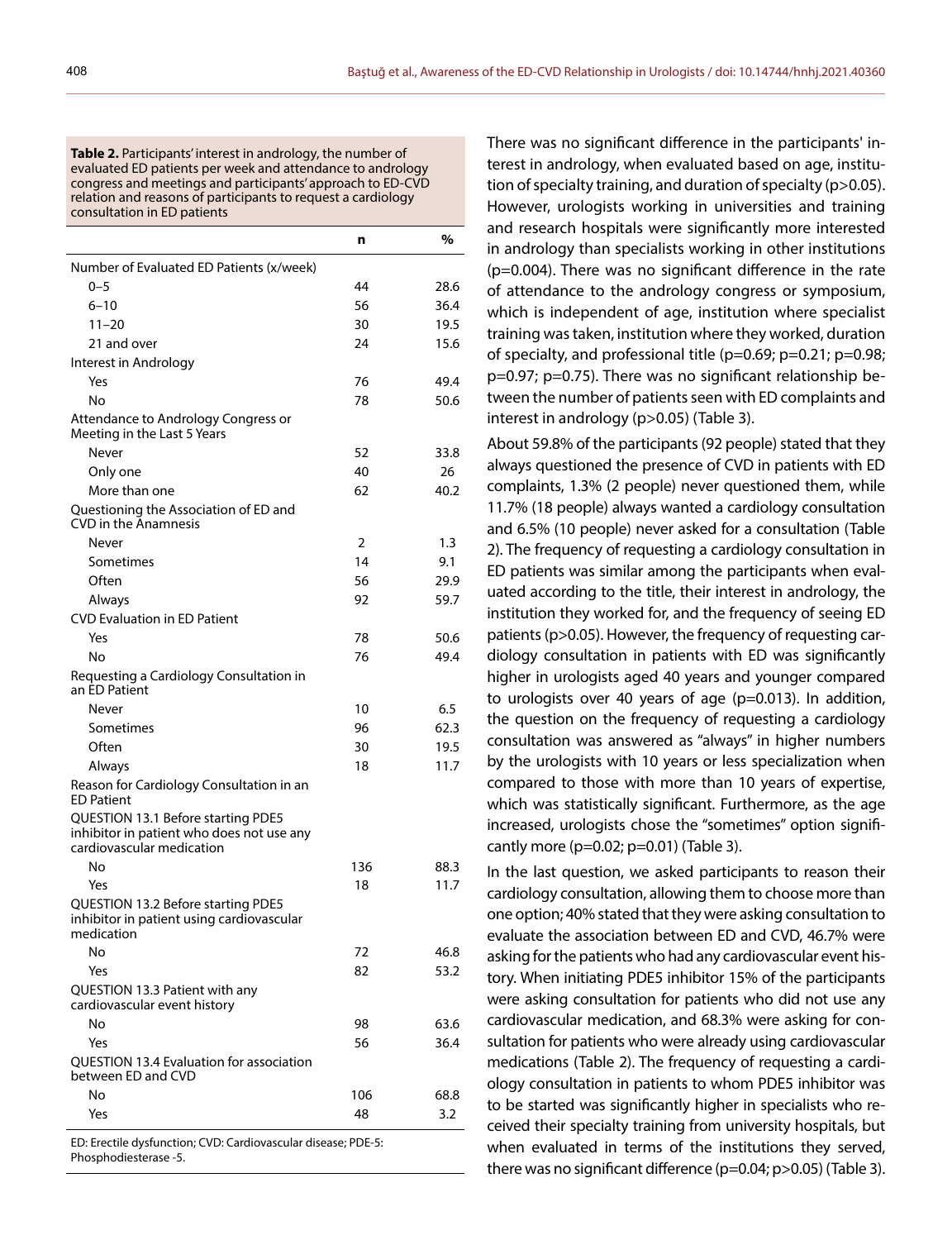Table 3. Classification of the participants according to age, professional title, institution of expertise, current institution, duration of specialty, and the number of ED patients evaluated per week

|                                             | Interest in<br>Andrology | <b>Attendance to</b><br>Andrology<br><b>Congress</b> | <b>Questioning the</b><br><b>Association of ED</b><br>and CVD in the<br><b>Anamnesis</b> | <b>CVD Evaluation</b><br>in ED Patient | <b>Requesting a</b><br><b>Cardiology</b><br><b>Consultation in</b><br>an ED Patient | Q | Q | Q | Q<br>13.1 13.2 13.3 13.4 |
|---------------------------------------------|--------------------------|------------------------------------------------------|------------------------------------------------------------------------------------------|----------------------------------------|-------------------------------------------------------------------------------------|---|---|---|--------------------------|
| Age (Year)                                  |                          |                                                      |                                                                                          |                                        |                                                                                     |   |   |   |                          |
| $≤40$                                       | 0.21                     | 0.69                                                 | 0.76                                                                                     | 0.13                                   | 0.01                                                                                |   |   |   | 0.73 0.29 0.15 0.81      |
| $>40$                                       |                          |                                                      |                                                                                          |                                        |                                                                                     |   |   |   |                          |
| <b>Professional Title</b>                   |                          |                                                      |                                                                                          |                                        |                                                                                     |   |   |   |                          |
| Professor                                   | 0.04                     | 0.75                                                 | 0.84                                                                                     | 0.36                                   | 0.07                                                                                |   |   |   | 0.65 0.70 0.55 0.46      |
| <b>Associate Professor</b>                  |                          |                                                      |                                                                                          |                                        |                                                                                     |   |   |   |                          |
| Urologist                                   |                          |                                                      |                                                                                          |                                        |                                                                                     |   |   |   |                          |
| Urology                                     |                          |                                                      |                                                                                          |                                        |                                                                                     |   |   |   |                          |
| Resident                                    |                          |                                                      |                                                                                          |                                        |                                                                                     |   |   |   |                          |
| Institution of Expertise                    |                          |                                                      |                                                                                          |                                        |                                                                                     |   |   |   |                          |
| U Hospital                                  | $\mathbf{1}$             | 0.21                                                 | 0.76                                                                                     | 0.34                                   | 0.71                                                                                |   |   |   | 0.04 0.99 0.53 0.84      |
| T & R Hospital                              |                          |                                                      |                                                                                          |                                        |                                                                                     |   |   |   |                          |
| Other                                       |                          |                                                      |                                                                                          |                                        |                                                                                     |   |   |   |                          |
| <b>Current Institution</b>                  |                          |                                                      |                                                                                          |                                        |                                                                                     |   |   |   |                          |
| U Hospital                                  | 0.004                    | 0.89                                                 | 0.11                                                                                     | 0.43                                   | 0.92                                                                                |   |   |   | 0.88 0.41 0.06 0.80      |
| T & R Hospital                              |                          |                                                      |                                                                                          |                                        |                                                                                     |   |   |   |                          |
| P Hospital                                  |                          |                                                      |                                                                                          |                                        |                                                                                     |   |   |   |                          |
| Pr Hospital                                 |                          |                                                      |                                                                                          |                                        |                                                                                     |   |   |   |                          |
| Duration of Specialty (Year)                |                          |                                                      |                                                                                          |                                        |                                                                                     |   |   |   |                          |
| $\leq 10$                                   | 0.45                     | 0.97                                                 | 0.35                                                                                     | 0.07                                   | 0.02                                                                                |   |   |   | 0.73 0.63 0.17 0.63      |
| $>10$                                       |                          |                                                      |                                                                                          |                                        |                                                                                     |   |   |   |                          |
| Number of Evaluated ED<br>Patients (x/week) |                          |                                                      |                                                                                          |                                        |                                                                                     |   |   |   |                          |
| $\leq 5$                                    | 0.74                     | 0.09                                                 | 0.40                                                                                     | 0.12                                   | 0.40                                                                                |   |   |   | 0.76 0.25 0.29 0.82      |
| $6 - 10$                                    |                          |                                                      |                                                                                          |                                        |                                                                                     |   |   |   |                          |
| $11 - 20$                                   |                          |                                                      |                                                                                          |                                        |                                                                                     |   |   |   |                          |
| $>20$                                       |                          |                                                      |                                                                                          |                                        |                                                                                     |   |   |   |                          |

U: University; T & R: Training and Research; P: Public; Pr: Private.

# **Discussion**

ED and CVD are directly related to each other. For this reason, it is very important for urologists to know that besides sexual problems caused by ED, it is a risk factor for CVD, which is among the most important causes of death worldwide, and the necessity of a multidisciplinary approach in disease management.<sup>[16]</sup> There are many studies evaluating the relation between ED and CVD, but the literature on the cognitive awareness of urologists about the association between ED and CVD is quite limited.<sup>[17]</sup> After emphasizing that urologists have a very important role in the management of ED in patients with CVD history, a limited study has been conducted on the awareness of urologists in China about the association of ED with CVD.<sup>[15,16]</sup> Our study is the first study on the awareness on CVD relation with ED of urology specialists in Turkey.

We questioned the interest in andrology considering that it may make a difference among urologists in terms of awareness of the association between ED and CVD. We have seen that interest in andrology is more common among urologists working in educational research hospitals and university hospitals, yet the interest in andrology does not differ in the awareness of the relation between ED and CVD. In a study conducted among urologists in China, it was revealed that the awareness of the relations between ED and CVD was not related to the institution of study.[15] Our study results are also compatible with this study.

Participation in andrology meetings or congresses is very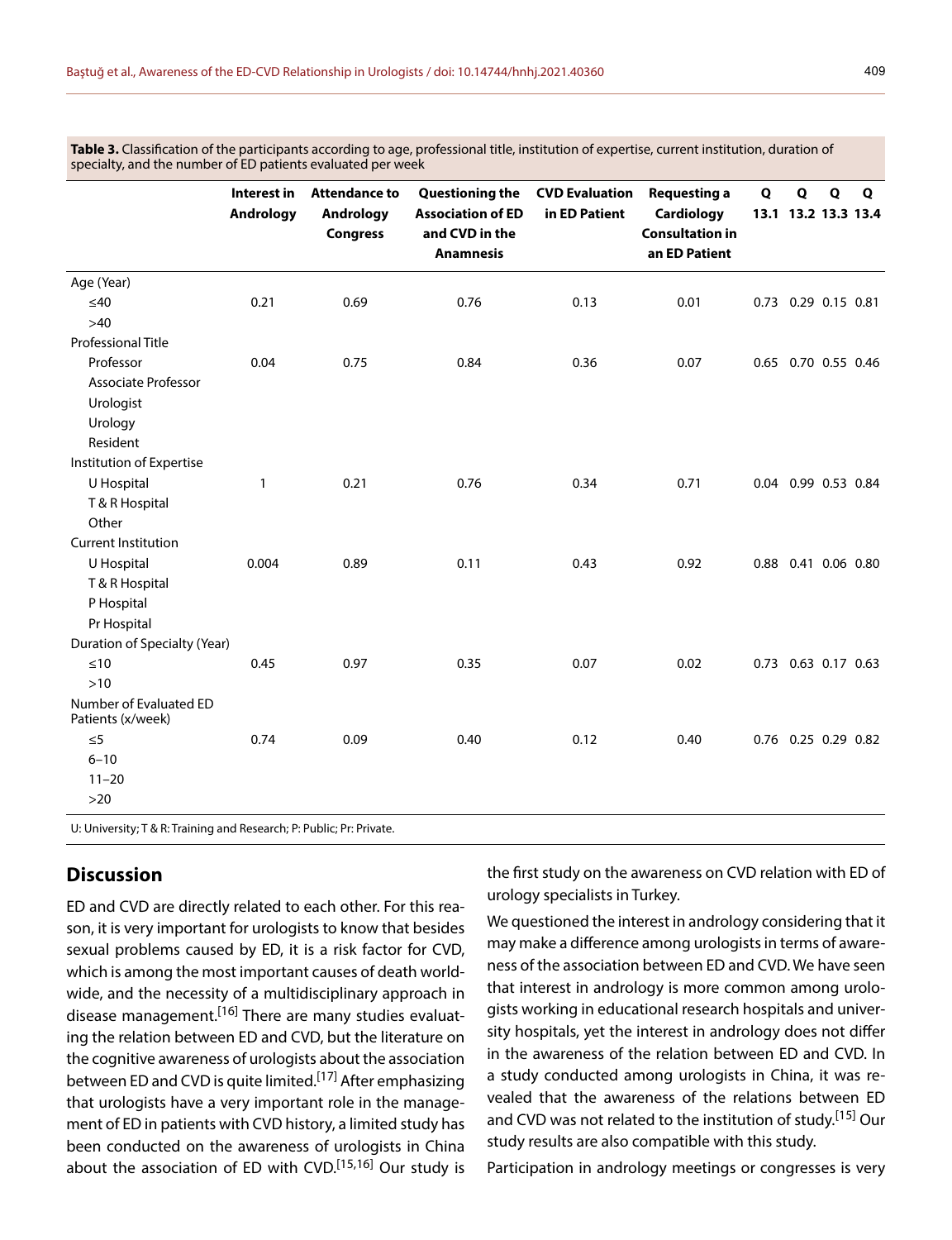important for urology specialists in terms of learning new knowledge and raising awareness about updates in practice. In our study, the rate of attending at least one andrology meeting or congress in the last 5 years did not differ between the groups, but the rate of those who did not attend any meetings in the last 5 years was quite high. However, we have observed that attending at least one meeting or congress on andrology in the last 5 years did not make a difference at the level of awareness of the relation between ED and CVD. This situation is important to show the need for innovations that will increase the number of participants and trigger the interest of the urologists in the planning of andrology meetings.

Professional experience is very effective in determining the approach to patients. In our study, although there was no difference in the rates of questioning the presence of CVD in the anamnesis in patients presenting with ED complaints among age groups, we found that the frequency of requesting a cardiology consultation in these patients was higher in urologists aged 40 and under. Contrary to the results of our study, a study conducted among urologists in China showed that more experienced urologists wanted a more detailed assessment of the CVD risk in patients with ED complaints.[15] This situation may be related to the young urologists in our country reacting more defensively against medicolegal problems that are becoming more common currently, apart from professional experience. Likewise, it can be attributed to similar factors that the number of ED patients observed does not make a difference in the level of awareness of the relation between ED and CVD.

It should be kept in mind that every patient presenting with the complaint of ED may have accompanying CVD, but it is not necessary for all patients to be consulted with cardiology. It is a more accurate approach to evaluate patients by risk classification according to the Princeton consensus accepted in 2012.<sup>[18]</sup> In our study, when the reasons for requesting a cardiology consultation were evaluated, we observed that the urologists in our country classified the patients, acted carefully in determining the presence of accompanying CVD, and determining the CVD risk before treatment. Moreover, their awareness about the relation between ED and CVD was high.

One of the limitations of our study is that the urology specialists who received the study questionnaire made a limited number of feedback and the number of questions was limited in order not to cause a decrease in the participant rate. However, this study is important in terms of emphasizing the importance of continuity of education, professional competence, and multidisciplinary approach, as well as including the infrastructure of professional organizations in the process.

## **Conclusion**

The evaluation of ED patients was observed that the frequency of requesting a cardiology consultation by young urologists was higher, the frequency of requesting a cardiology consultation decreased as the age increased, the interest in andrology and the number of ED patients observed did not make a significant difference in the awareness of the relation between ED and CVD. Age and professional experience were decisive in the overall approach and it was seen that the awareness of CVD relation between ED was generally high among the urologists in Turkey.

## **Main Points**

- ED is considered as a risk factor for CVD, which stands among the most important causes of death worldwide
- It should be kept in mind that every patient presenting with the complaint of ED may have accompanying CVD, but it is not necessary for all patients to be consulted with cardiology
- In general, the urologists in Turkey had high level of awareness about the relation between ED and CVD
- Age and professional experience were decisive in the overall approach.

#### **Peer-review:** Externally peer-reviewed.

**Authorship Contributions:** Concept: Y.B., S.G.; Design: Y.B., S.G.; Data Collection or Processing: Y.B., S.G.; Analysis or Interpretation: Y.B., S.G.; Literature Search: Y.B., S.G.; Writing: Y.B., S.G.

#### **Conflict of Interest:** None declared.

**Financial Disclosure:** The authors declared that this study received no financial support.

## **References**

- 1. NIH consensus statement on ımpotence. Int J Impot Res 1993;5:181–99.
- 2. Çayan S, Kendirci M, Yaman Ö, Aşçı R, Orhan I, Usta MF, et al. Prevalence of erectile dysfunction in men over 40 years of age in Turkey: Results from the Turkish society of andrology male sexual health study group. Turk J Urol 2017;43:122-9[. \[CrossRef\]](https://doi.org/10.5152/tud.2017.24886)
- 3. Feldman HA, Goldstein I, Hatzichristou DG, Krane RJ, McKinlay JB. Impotence and its medical and psychosocial correlates: Results of the Massachusetts male aging study. J Urol 1994;151:54–6[1. \[CrossRef\]](https://doi.org/10.1016/S0022-5347(17)34871-1)
- 4. Miner M. Kim ED. Cardiovascular disease and male sexual dys-function. Asian J Androl 2015;17:3-[4. \[CrossRef\]](https://doi.org/10.4103/1008-682X.143753)